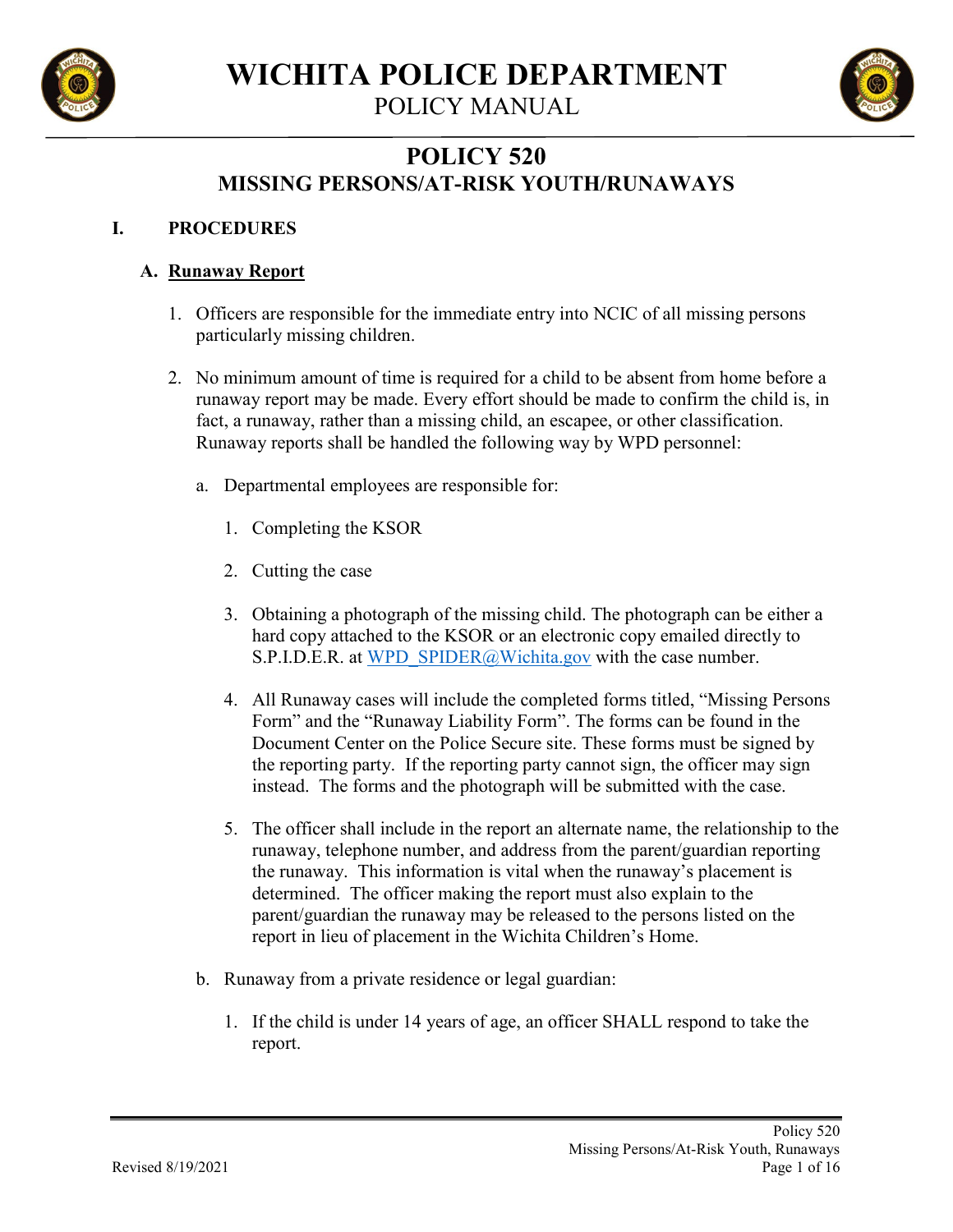- a. The officers should notify a supervisor and make an effort to search for the child.
- b. If reasonable efforts by patrol have not located the child, a supervisor will notify the on-call EMCU supervisor.
- 2. If the child is 14 years of age and older:
	- a. A report shall be made at a substation or City Hall between the hours of 8 A.M. to 5 P.M., Monday through Friday.
	- b. When substations and City Hall are closed, reports will be made by an officer in person.
- c. Runaway from the Wichita Children's Home, foster home or group home:
	- 1. If the child is 14 years of age and older, the report MAY be sent to Case Desk.
	- 2. If the child is under 14 years of age, an officer SHALL respond to take the report.
		- a. The officer should notify a supervisor and make an effort to search for the child.
		- b. If reasonable efforts by patrol have not located the child, a supervisor will notify the on-call EMCU supervisor.
- 3. The Public Information Unit may disseminate information regarding runaways on social media when:
	- a. The circumstances do not qualify for an Amber Alert.
	- b. The circumstances lead the officer to believe the runaway is in imminent danger of serious bodily injury or death.
	- c. The runaway suffers from diminished mental capacity or medical condition placing them in danger of serious bodily injury or death if left untreated or unattended.
	- d. To disseminate the runaway on social media the supervisor will:
		- 1. Contact the on-call PIO by calling the on-call PIO number at 316-541-0096.
		- 2. Provide details about the Runaway call and the reason to disseminate the information.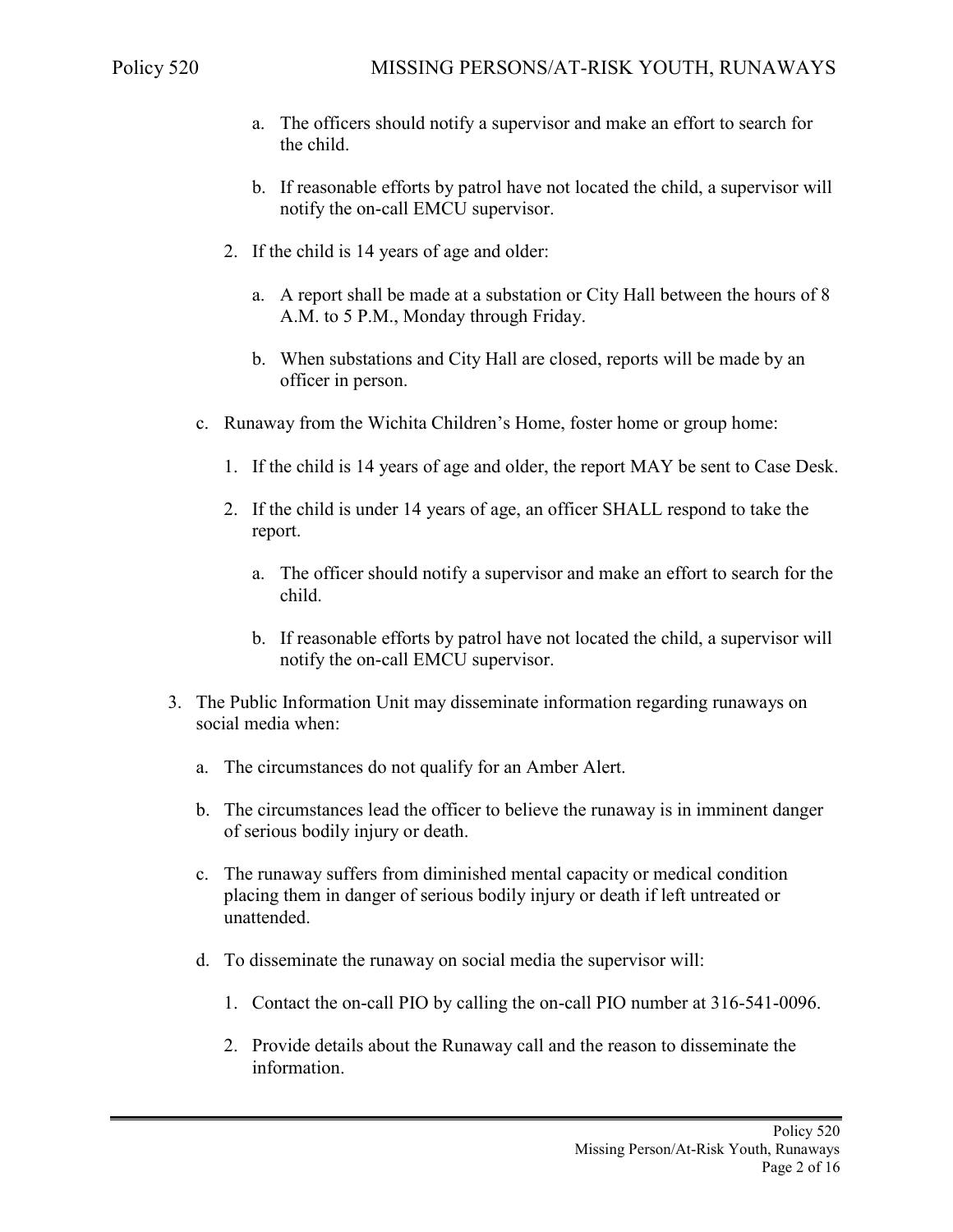- 3. Send a recent photo and basic case details to the PIO for dissemination.
- 4. A copy of the Incident Report shall be sent to the Exploited and Missing Child Unit when the report concerns a juvenile or the Homicide Section when the missing person is an adult.
- 5. The follow-up investigator assigned to investigate a missing person case is responsible for:
	- a. Making modifications to the NCIC Missing Person File, in the form of additions or deletions to the information contained in the file;
	- b. Re-entry of still-missing persons who have been automatically purged from the file; and
	- c. Ensuring all missing person entries into the NCIC Missing Persons File are canceled when the person is located. This requirement includes confirming cancellations made by Field Services Division personnel.
	- d. Contacting the PIO to ensure the runaway's information is removed from all WPD Social Media outlets after they have been located.
- 6. The Records Bureau shall be responsible for:
	- a. Ensuring a copy of each NCIC Missing Person File entry and all messages pertaining to the case become a permanent part of the case file; and
	- b. Scanning the photograph to Laserfiche.

#### **B. Runaway Disposition**

- 1. An officer who takes a runaway into custody shall question the runaway in an attempt to discover whether the child might be a victim of abuse or neglect. Should an officer make such a finding, a separate case for the offense shall be made and, if the child is not a "juvenile offender" who must be taken to the Juvenile Intake Assessment Center or the Juvenile Detention Facility, the officer shall determine whether emergency police custody of the child is warranted. Such a decision must be approved by a supervisor.
- 2. Once a runaway has been taken into police custody; it shall be the responsibility of the detaining officer to determine the runaway's judicial status, [i.e., whether or not the child is a "juvenile offender"]. To do so, officers shall adhere to the following: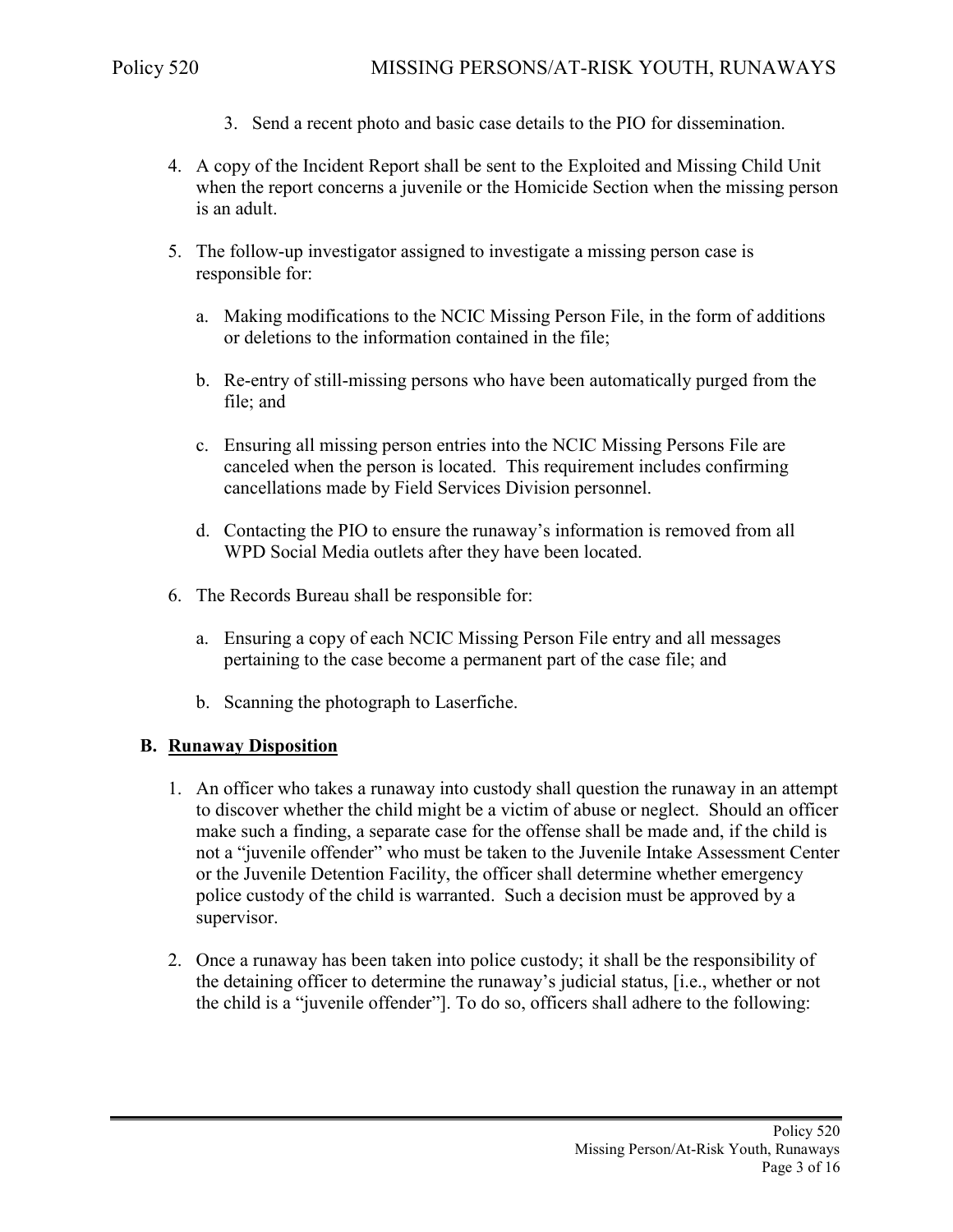- a. LOCAL RUNAWAYS—judicial status can only be obtained through the Juvenile Court. Between 8 a.m. and 5 p.m., Monday-Friday, the officer shall call 660- 5560 or 660-5500. At any other time, contact the Juvenile Detention Facility at 660-9750 or JIAC at 660-5350.
- b. RUNAWAYS REPORTED BY ANY AGENCY OTHER THAN THE WPD— Officers shall contact the reporting police department, sheriff department, social services agency, detention facility, or institution to determine the judicial status of the runaway. Contact shall be made by teletype, telephone, or fax.
- 3. Officers shall adhere to the following process once a local runaway has been taken into custody and judicial status determined:
	- a. If the runaway is not classified as a juvenile offender, the officer may determine placement back in the runaway's residence, or listed designee on the original report:
		- 1. The officer must ascertain whether there are determining factors (i.e., accusations of sexual/physical abuse, other documented cases of any type of abuse; repeat runaways; substance abuse; mental health issues) not to release the runaway to the parent/guardian or alternate person listed in the report.
		- 2. The same guidelines utilized in determining "other abuse cases" should be applied in the determination of placing a runaway into "protective custody." If a thorough interview reveals other factors which would lead a reasonable officer to fear for the runaway's safety at home or at the alternate location then proper placement should be made;
		- 3. A field supervisor shall authorize all runaway placements whether released to the parent/guardian, alternate contact person or the Wichita Children's Home;
		- 4. If a runaway is not returned to the parent/guardian or alternate listed person(s), the runaway shall be taken to the Wichita Children's Home (WCH),  $7271 \to 37^{th}$  St. N.
- 4. Officers shall adhere to the following process, once a runaway from another jurisdiction has been taken into custody, and judicial status is determined:
	- a. Should a runaway have a current status of "juvenile offender," the offender shall be taken to the Juvenile Intake Assessment Center unless the offender is alleged to have committed an offense of homicide, rape, robbery, or aggravated assault in which case the offender shall be taken to the Juvenile Detention Facility per Policy 305-Juvenile Arrest.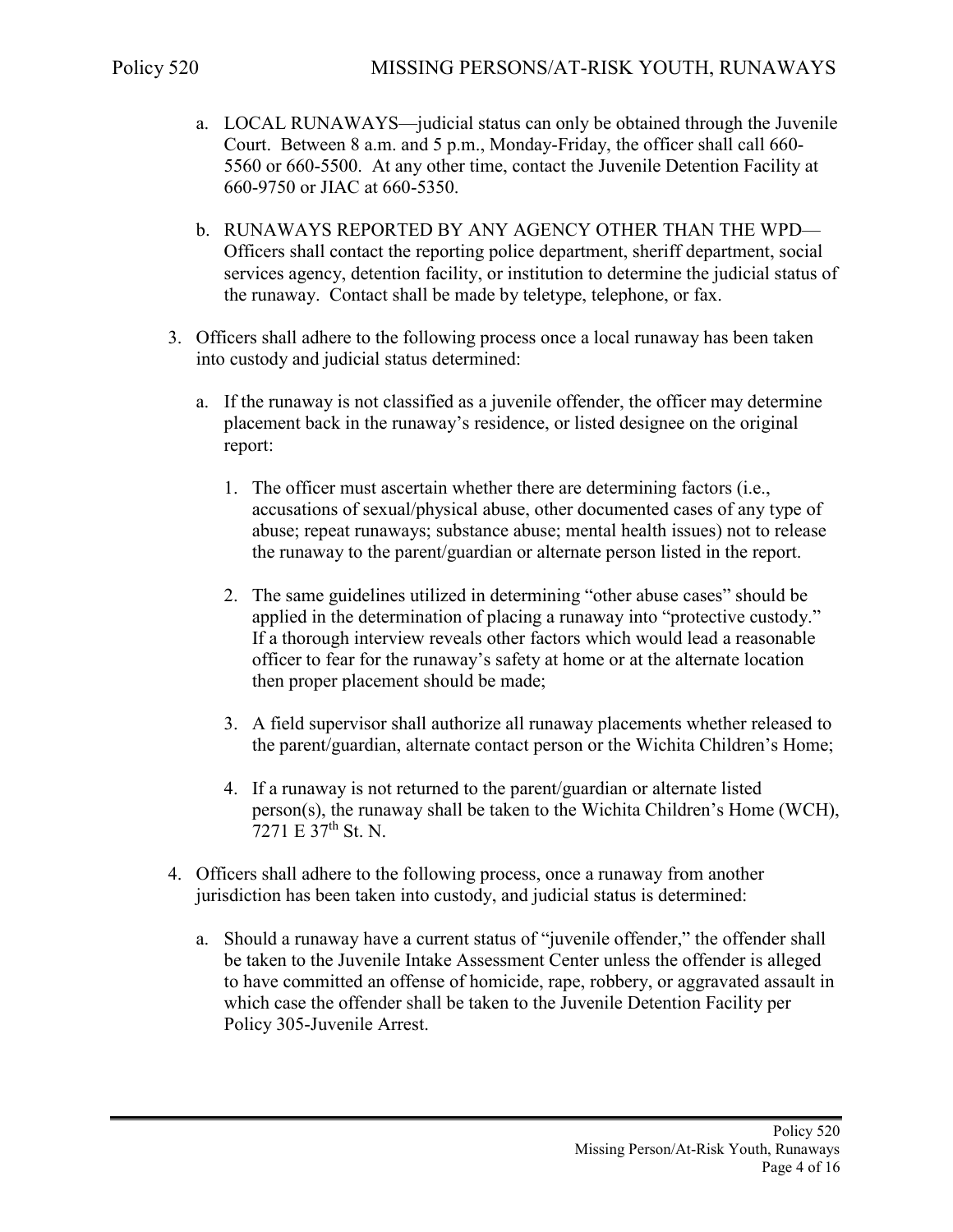- b. If the runaway is not classified as a juvenile offender, the child shall be taken to the Wichita Children's Home. If the child ran from outside the State of Kansas, the child will be taken to the Juvenile Detention Facility, 700 S. Hydraulic.
- c. The officer shall cut an outside case, using the reporting agency as the Victim/Reporting Person.

### **C. Follow-Up Investigation**

- 1. The Runaway Officer of the Exploited and Missing Child Unit shall be responsible for the following:
	- a. Contacting the parent/guardian to gain additional information on all runaways and missing children;
	- b. Submitting an Investigative Report on each Missing Child case.

### **D. Checking for Injuries on Physical Abuse Case**

- 1. When contact is made with a minor child, and there are reasonable grounds to believe the child may have physical injuries, and the removal of clothing is required to examine for these injuries, the following guidelines will be followed:
	- a. A commissioned supervisor must authorize the examination;
	- b. The examination shall be conducted by department members of the same sex as the person being examined;
	- c. A display of emotional resistance by the minor child will be cause to re-contact the original authorizing supervisor to receive permission to transport the child to a licensed medical/treatment facility for examination;
	- d. The emotional and physical well-being of the minor child is the utmost concern, and every effort will be made by department members to ensure neither is diminished.

### **E. High-Risk Victims**

- 1. A High-Risk Victim case will be handled similarly to a runaway case. However, it will rise to the level of a High-Risk Victim if the following criteria are met:
	- a. The juvenile has been reported as a runaway three (3) or more times in the past  $six(6)$  months;
	- b. The juvenile has been a prior victim of sexual abuse;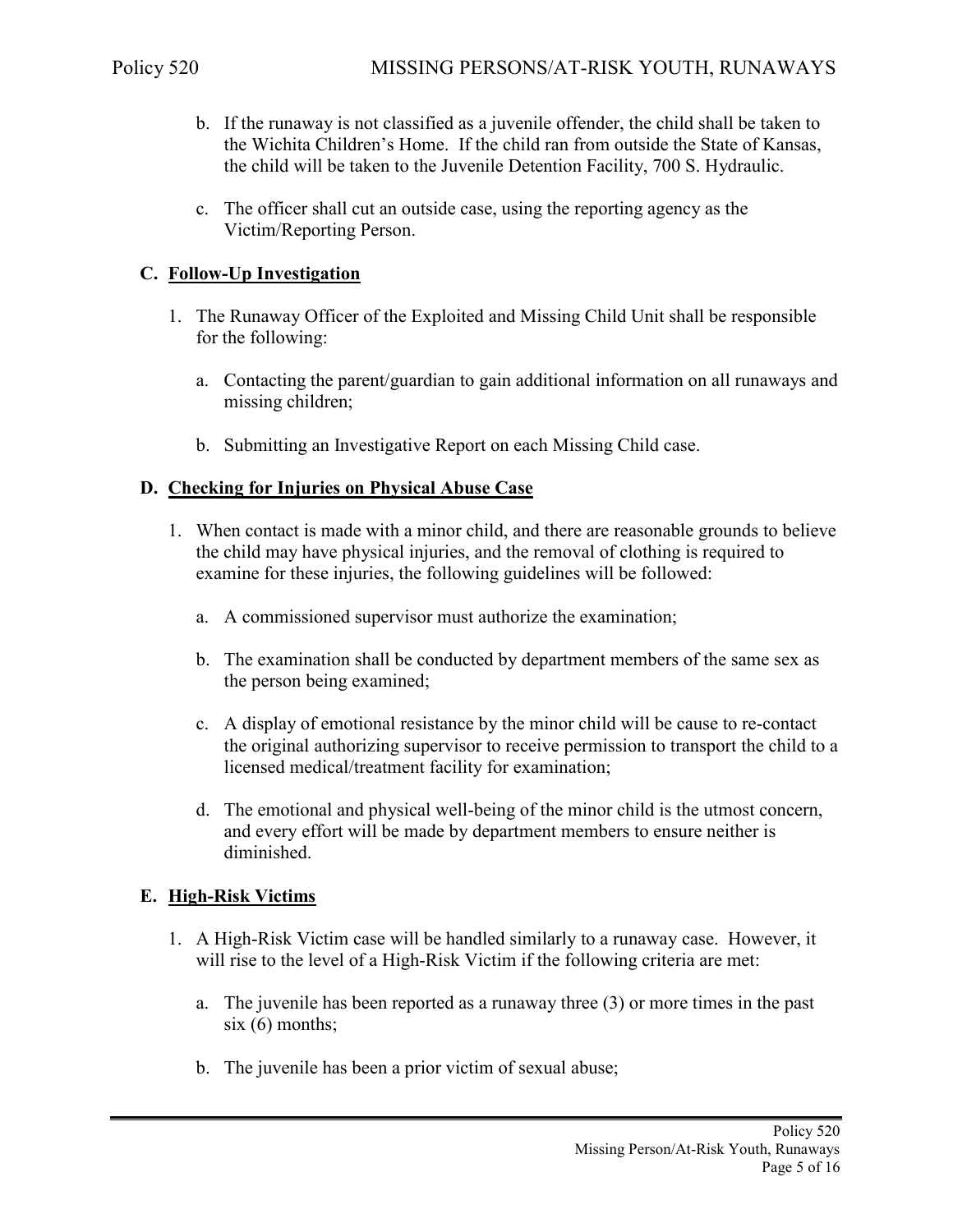- c. The juvenile has been a victim of Human Trafficking in the past;
- d. The juvenile has been on the run for thirty (30) or more days.
- 2. If one or more of these factors are noted when taking the report; the reporting officer shall notify Records when entering the case so the juvenile can be flagged Signal 36.
- 3. If the juvenile is on the run for more than 30 days, it will be the responsibility of the EMCU Runaway Officer to change the status in EJIS to add the Signal 36 flagging.
- 4. Law Enforcement is the most likely agency to identify trafficking victims who are often identified during the investigation of other crimes. Effective screening questions can raise "red flags" and assist in the identification of victims of Human Trafficking. If the juvenile is flagged as Signal 36, the officer should conduct a field interview with the juvenile using the following questions to determine if the juvenile is a victim of trafficking:
	- a. Have you ever traded sex for food, shelter, drugs or money while on the run?
	- b. Have you ever had to perform sexual favors while on the run?
	- c. Have you ever advertised yourself on any internet sites?
	- d. Has anyone taken photos of you and placed them on the internet or have you done this yourself?

If the answer is yes to any of the above questions, or the juvenile has been a victim of Human Trafficking in the past (Section E1c), or if the officer reasonably believes the juvenile is a victim of Commercial Sexual Exploitation, Human Trafficking or Aggravated Human Trafficking, then the officer must place the juvenile into police protective custody and notify the on-call EMCU supervisor who will determine if the juvenile will be interviewed by EMCU personnel.

- 5. EMCU will notify the Kansas Department of Children and Families (DCF) at 1-800- 922-5330 if an investigation into Human Trafficking is initiated. The Department of Children and Families or their representative will respond and conduct an assessment, including acute mental health and physical screening and make recommendations on placement.
- 6. If the juvenile does not answer yes to any of the above identification questions and the officer has no other reasonable concerns the juvenile is a victim of Commercial Sexual Exploitation, Human Trafficking or Aggravated Human Trafficking, then the officer can transport the runaway to the Wichita Children's Home as a child in need of care and EMCU supervision does not need to be notified. In cases where the child is in the custody of the state, the child can be returned to the foster home from where the child ran.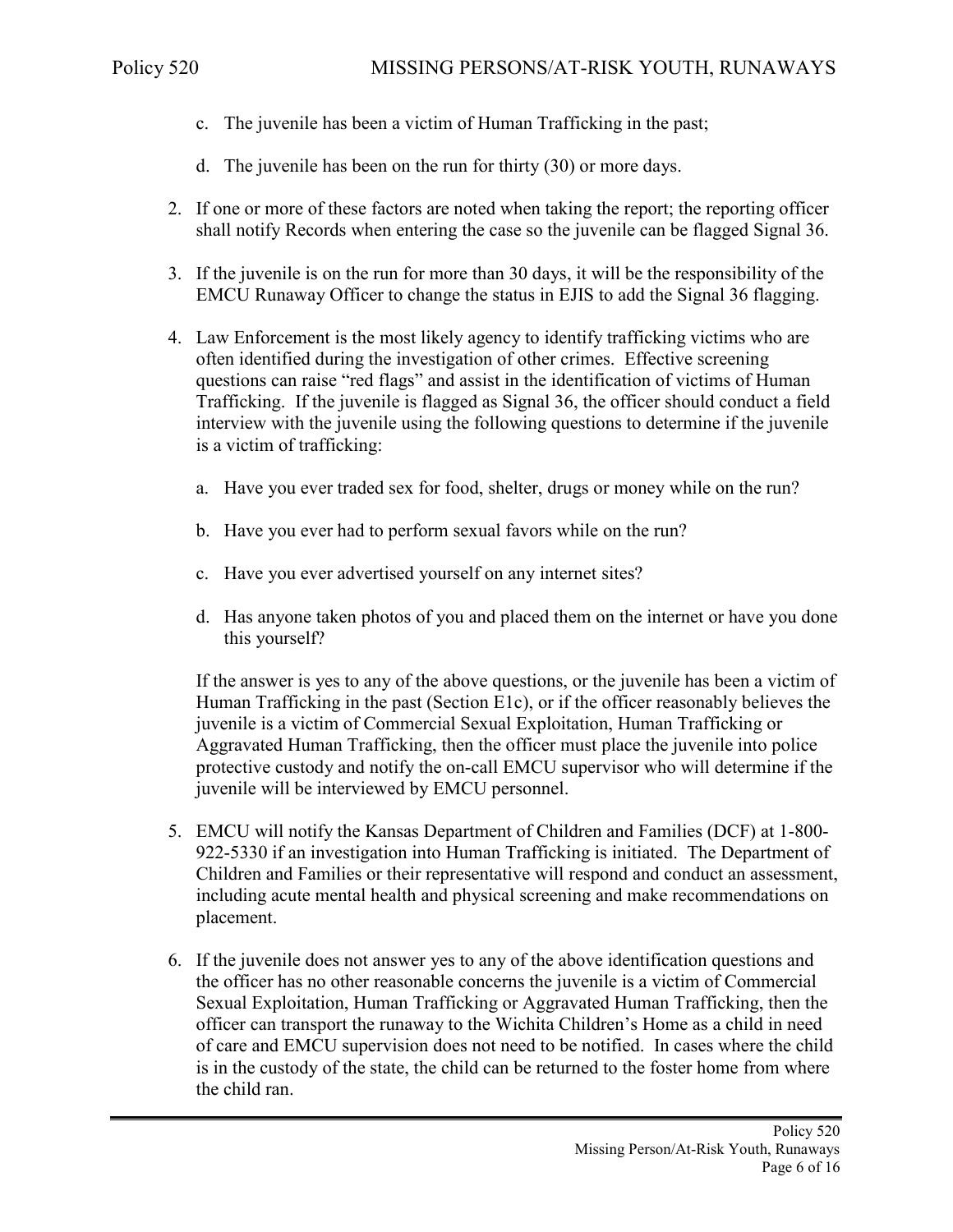### F. **Missing Child Cases**

- 1. A missing child case should be viewed as a potential crime against a person. Assume the missing child is in danger. A copy of the Incident Report shall be sent to the Exploited Missing Children Unit when the report concerns a juvenile or the Homicide Section when the missing person is an adult.
- 2. In addition to the duties outlined in Section E, the reporting officer shall:
	- a. Interview parent(s) to determine legal custody status;
	- b. Obtain a complete physical description, including clothing;
	- c. Search the child's home thoroughly; and
	- d. Talk to other family members living at home.
	- e. Provide the reporting party with contact information to the National Center for Missing and Exploited Children (1-800-843-5678)
	- f. Determine if the child or adult is a high-risk missing person using the following criteria:
		- 1. Missing as a result of an abduction;
		- 2. Missing under suspicious or known dangerous circumstances;
		- 3. Missing more than 30 days
		- 4. Has been designated as high-risk missing person by another law enforcement agency; or
		- 5. Missing under any facts or circumstances leading the law enforcement agency to believe such person may be at risk of bodily harm or death.
	- g. If it is determined the missing child or adult is a high-risk missing person, you shall immediately contact the Missing and Unidentified Person System of the Kansas Bureau of Investigation (1-785-296-8200).
- 3. An officer taking a missing person report on a juvenile shall immediately notify a field supervisor. It shall be the responsibility of the field supervisor to contact the EMCU supervisor immediately when one (1) or more of the following criteria apply to the missing youth:
	- a. is age thirteen (13) or younger; or
	- b. is believed to have left Sedgwick County; or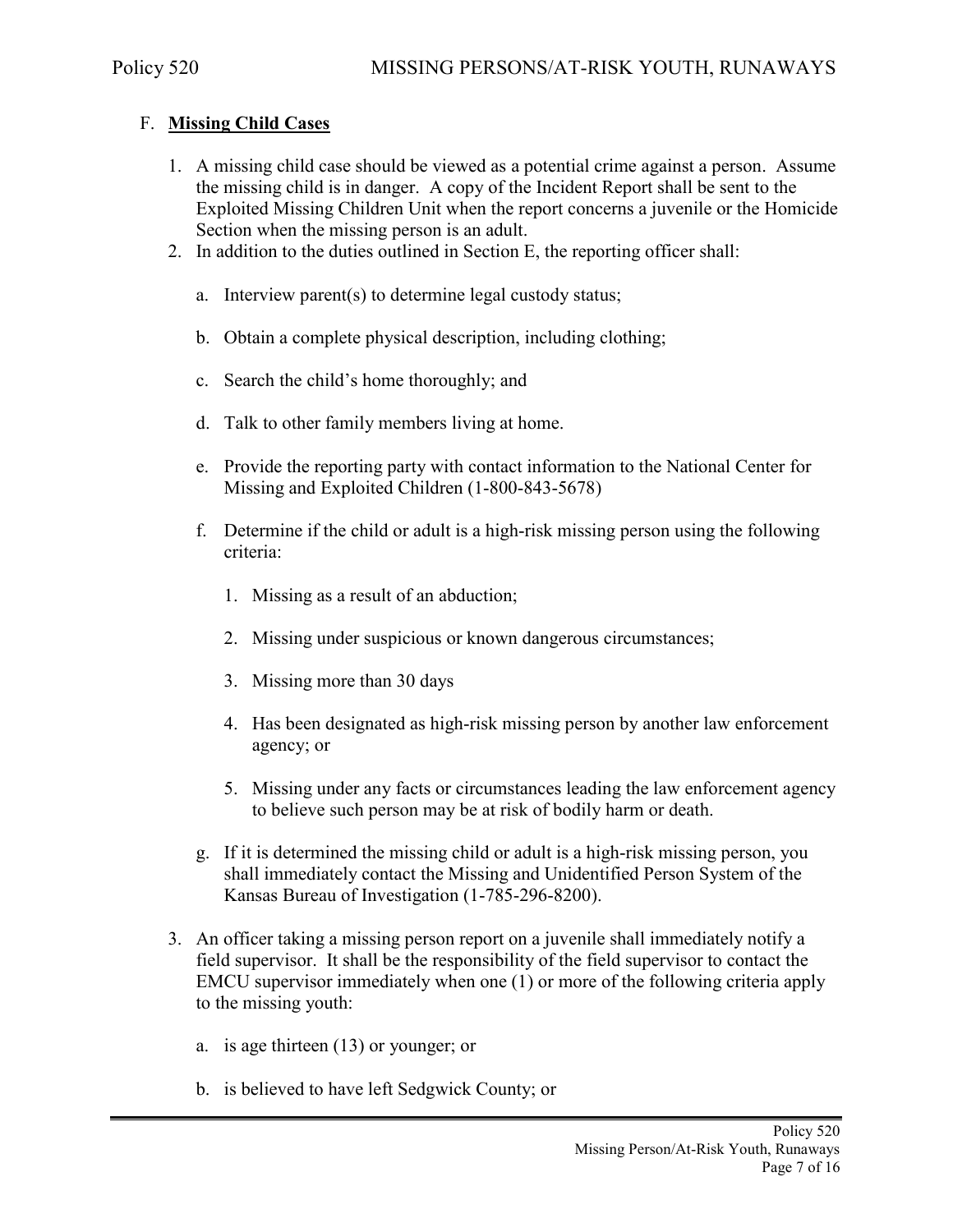- c. is mentally incapacitated; or
- d. may have been a victim of foul play or sexual exploitation; or
- e. is believed to be with adults who may endanger the welfare of the youth; or
- f. is drug-dependent; or
- g. has been absent twenty-four (24) or more hours before being reported; or
- h. The missing youth's absence cannot be explained in any way.
- 4. The follow-up investigator who is assigned to investigate a missing person case is responsible for:
	- a. Making notifications to the NCIC Missing Person File, in the form of additions or deletions to the information contained in the file;
	- b. Reentry of still-missing person who has been automatically purged from the file.
	- c. Ensuring all missing person entries into the NCIC Missing Person File are canceled when the person is located. This includes confirming cancellations made by Field Services Division personnel.
	- d. Within a reasonable time, and in no case longer than 30 calendar days, follow-up forms from the National Crime Information Center (NCIC) or the Kansas Bureau of Investigation (KBI), or both, shall be given to the reporting party, to be completed and returned to the law enforcement agency. The forms shall be entered immediately into the Missing Person System of the National Crime Information Center and the Missing and Unidentified Person system of the Kansas Bureau of Investigation.
- 5. The Records Bureau shall be responsible for:
	- a. Ensuring that a copy of each NCIC Missing Person File entry and all messages pertaining to the case become a permanent part of the case file; and
	- b. Removing the photograph attached to the original copy of the Incident Report, and attaching it to the copy being sent to the appropriate investigation section.
- 6. The EMCU supervisor shall be responsible for determining the level of response relating to the investigation of the case.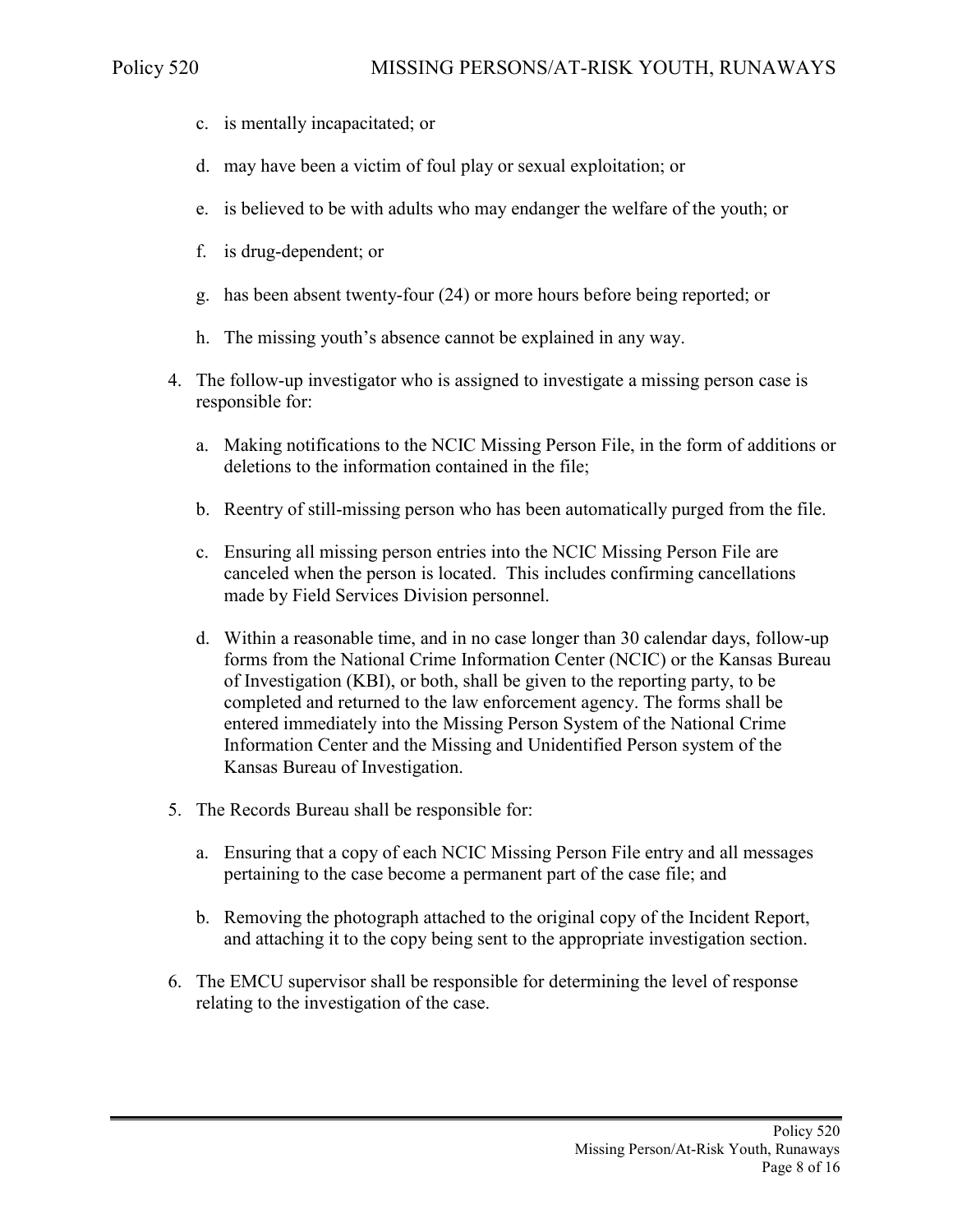### G. **Amber Alert Plan**

- 1. The AMBER ALERT Plan is a cooperative effort between broadcast media stations and law enforcement. The plan provides EMCU access to the Emergency Alert System (EAS) and the Kansas Bureau of Investigations State Wide alert system, in order to communicate suspect and victim information to the general public and make available a method of providing "tips" to law enforcement in cases where a child is missing under suspicious circumstances.
	- a. Activation Criteria
		- 1. A field supervisor must respond to any report of a missing child under the age of twelve (12), any child missing under suspicious circumstances, or an endangered situation that would place the child in immediate harm. Once the supervisor has evaluated the incident, the supervisor will determine if the incident warrants activating an Amber Alert through the Kansas Bureau of Investigation using the following KBI criteria:
			- a. There has been a child abduction
			- b. The child is 17 years of age or younger or an individual with a mental or physical disability
			- c. There is reason to believe the victim is in imminent danger or serious bodily injury or death will occur.
			- d. There is sufficient information to disseminate to the general public which could assist in the safe recovery of the victim and/or the apprehension of a suspect.
		- 2. If you have a potential child abduction event immediately call the KBI at 785- 296-8262.
			- a. The initial call can be placed by the on-scene supervisor
			- b. The on-scene supervisor will be the point-of-contact with the KBI Amber Alert Coordinator
			- c. Obtain a photograph of the victim and suspect if available. Be prepared to send the photos to helpdesk $@kbi.$ state.ks.us if an Amber Alert will be activated.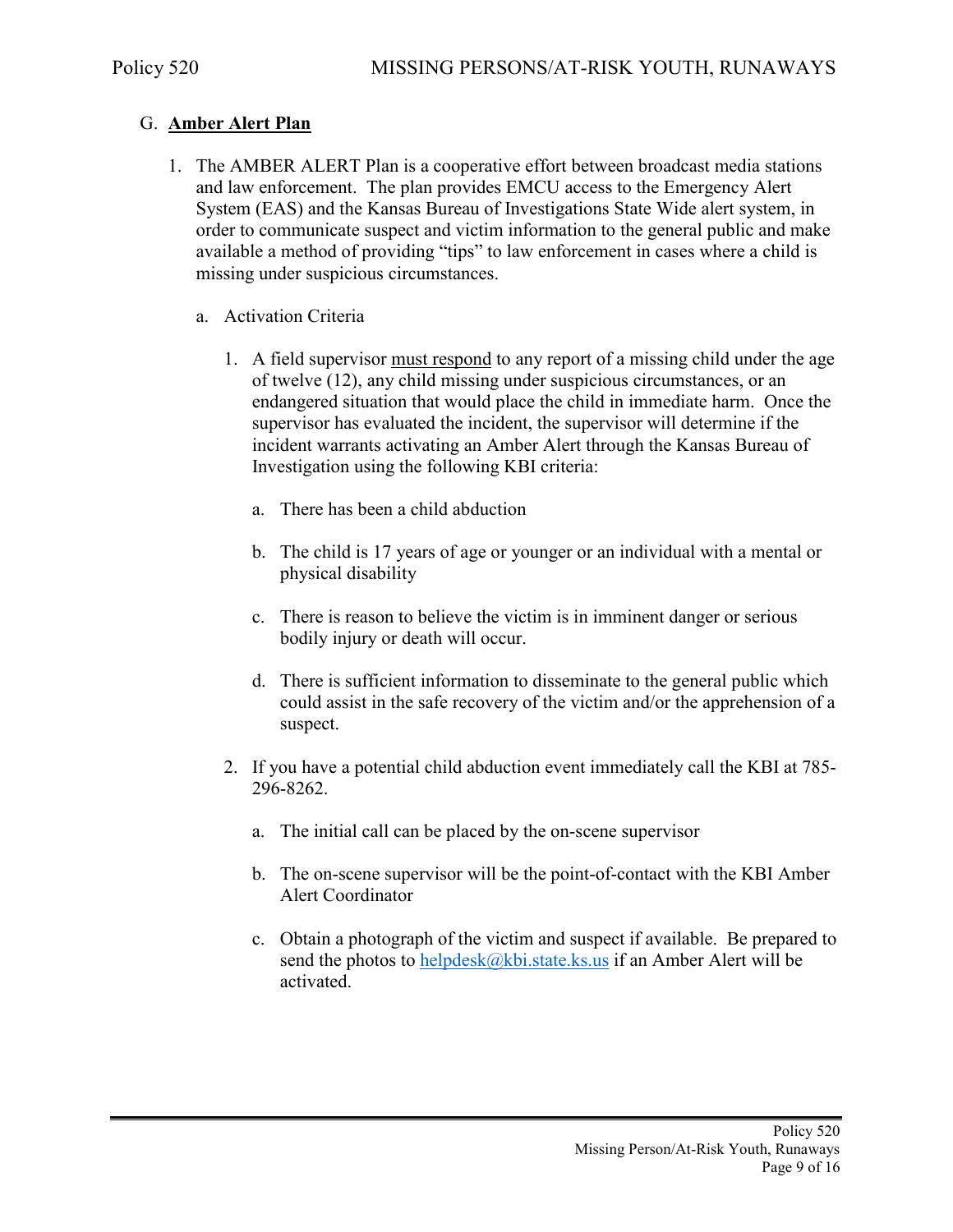- 3. The KBI Amber Alert Coordinator will call the agency point-of-contact directly and will compare the event fact pattern to the criteria. Do not assume your event does not fulfill the criteria for issuing an Amber Alert. Fact patterns may meet the criteria through deduction. The KBI Amber Alert Coordinator and agency point of contact will determine if an alert will be issued. Constant communication must be available between the point of contact and the KBI Amber Alert Coordinator during the duration of the alert.
	- a. Regardless of whether the KBI issues an Amber Alert, the field supervisor will contact an EMCU supervisor who will notify the Duty Chief if appropriate to provide an update.
- b. Emergency Communications
	- 1. The field supervisor will notify the duty supervisor at Emergency Communications (911) advising there is an Amber Alert. The Emergency Communications Supervisor will make the following notifications.
		- a. The "On-Call" supervisor for Sedgwick County Emergency Management
		- b. The WPD Crimes Against Persons Bureau Commander if the incident occurs in the city of Wichita; the Sheriff Department's Investigation Captain if the incident takes place in Sedgwick County.
		- c. The field supervisor will instruct dispatch to send six (6) officers to the Emergency Operation Center (EOC) to answer tip lines. WPD patrol will initially staff these positions.
		- d. During the day, Dispatch will contact the Wichita FBI agent in charge at 316-262-0031 and advise them there is an Amber Alert in Wichita/Sedgwick County. If unable to reach the local office or if afterhours, contact the Kansas City office at 816-512-8200.
		- e. The Emergency Communications supervisor will assign a tactical channel and dispatcher to the incident.
- c. Telephone Banks at EOC
	- 1. A supervisor will proceed to the Emergency Operation Center (EOC) to set up the telephones at the Operation Center and to manage the immediate response.
		- a. The Tip Line phone is located in room (106), at 714 N Main, next to the EOC (room 105).
		- b. The Amber Alert phone number is 316-383-4661. To activate the phone bank Dial \*106, 6, 600-4885.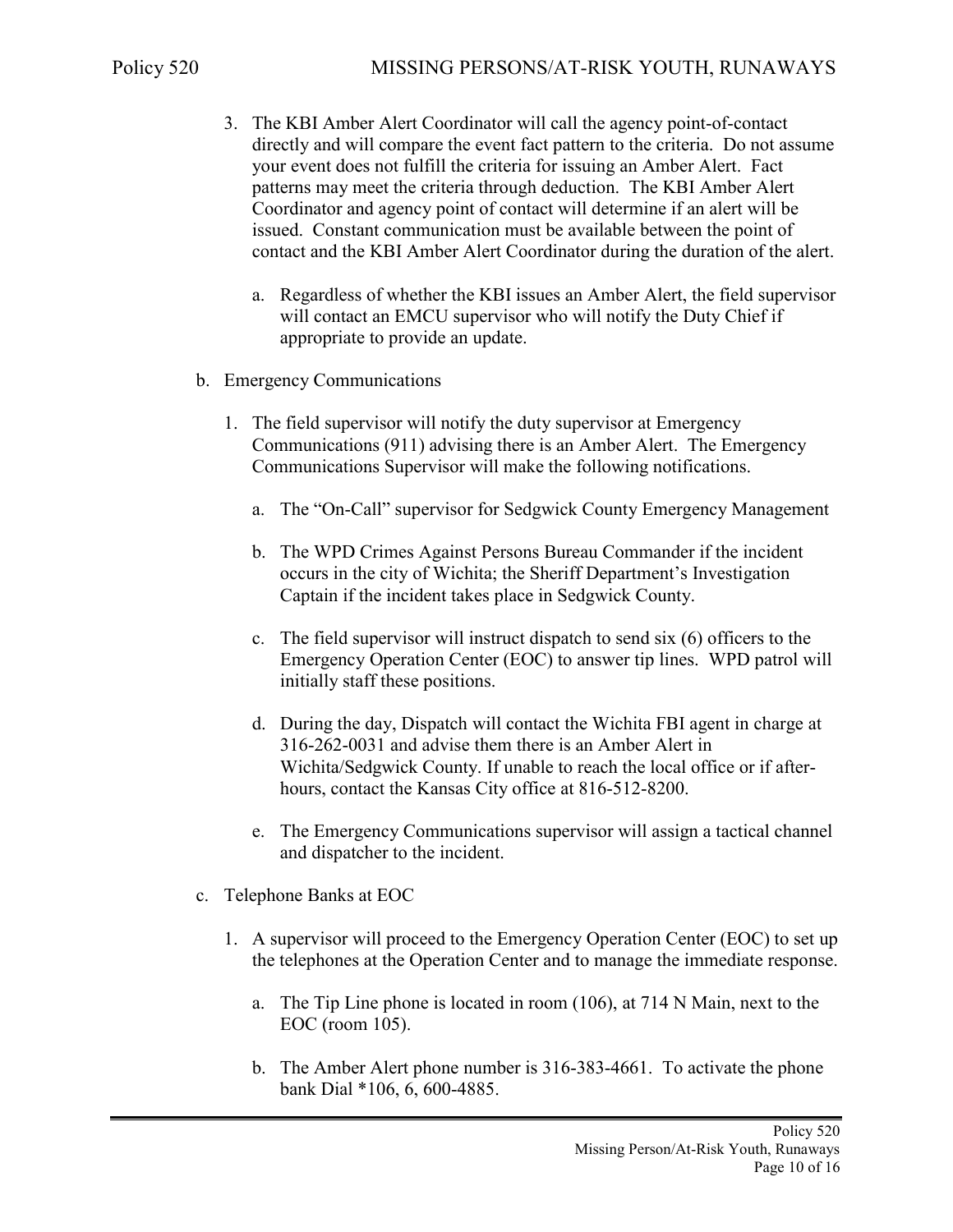- c. Test each of the five phone lines to make sure they work and staff each of the lines with an officer who has been dispatched to the EOC. If for any reason one of the phones cannot be staffed, it should be taken off the hook so calls will be forwarded to a staffed phone.
- d. Make sure each of the phone stations is stocked with tip forms.
- e. Be prepared to conduct a briefing when the EMCU supervisor arrives. The EMCU supervisor will take over the responsibilities of the Amber response after the briefing.

### H. **Child is Missing Program**

- 1. Purpose: To establish guidelines for activating the use of the A Child Is Missing Program (ACIM) phone advisory. ACIM provides timely information to the public about the missing person. ACIM will generate telephone calls to local residents and businesses after initiation by law enforcement.
- 2. Policy: The Wichita Police Department shall participate in the ACIM as an additional tool in cases of missing children, elder citizens, and disabled persons. It does NOT replace or preclude a thorough investigation and/or search by law enforcement officers. ACIM can be contacted by calling 1-888-875-ACIM (2246) or paging the operator at 1-954-492-4778.
- 3. Procedures
	- a. ACIM will be activated only by the personnel designated below.
	- b. ACIM will only be used between 0800 and 2000 hours unless special circumstances exist and are approved by the Bureau Commander or designee.
	- c. When a person is missing the following factors will be considered in determining the use of ACIM.
		- 1. Juveniles
			- a. The EMCU supervisor will be responsible for determining the criteria for issuing an ACIM regarding a missing child. This will be done after consultation with the Duty Chief or the Investigations Division Commander.
			- b. Factors to be considered are: the juvenile must be under the age of 18; the reporting party must be a family member or person who is responsible for the child.
			- c. ACIM will not be used for most runaway cases.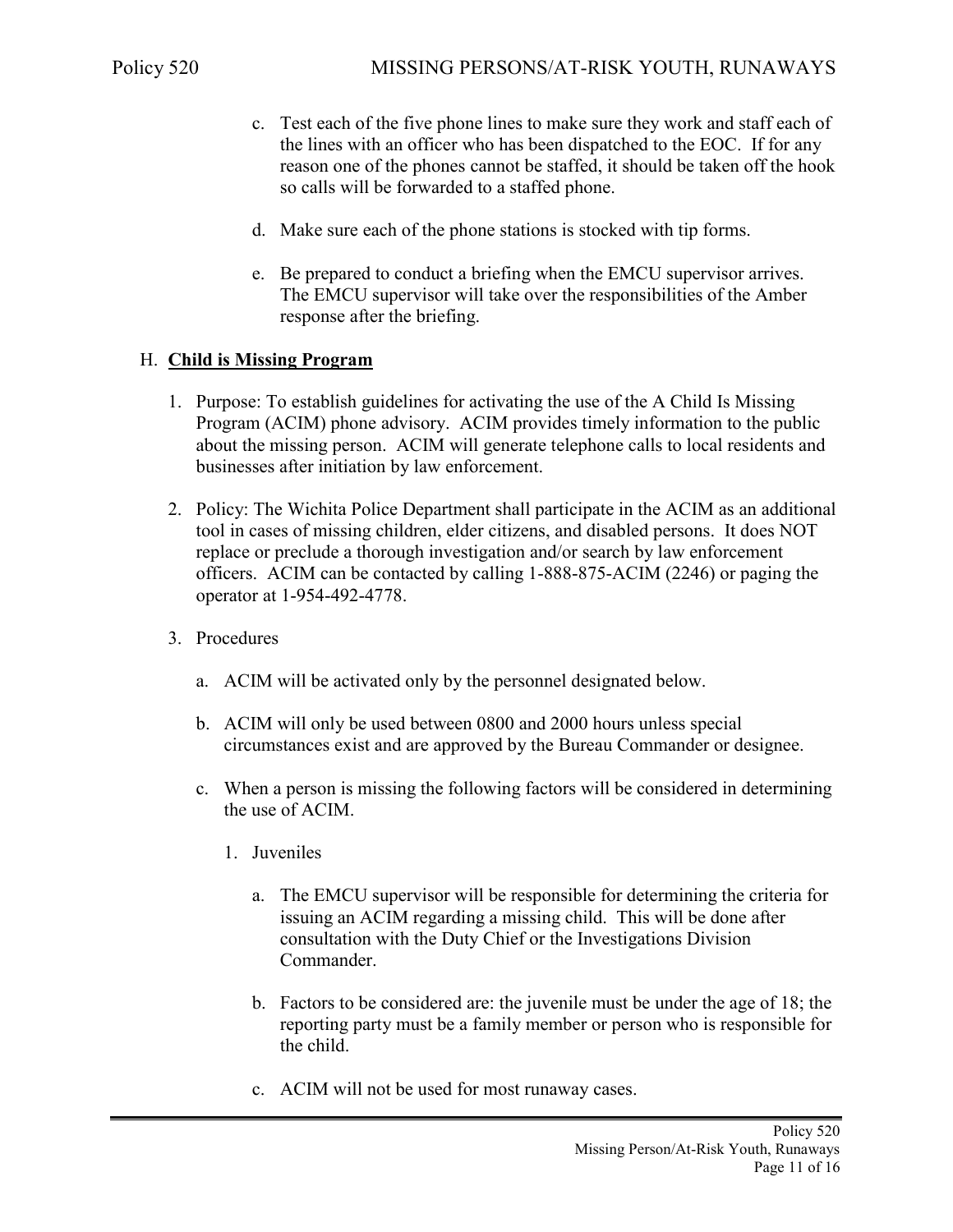- 2. Elder Citizens
	- a. The responsibility for activation and following up on leads regarding an ACIM for elderly citizens lies with the bureau that initiates the ACIM.
	- b. A Lieutenant or above may issue an ACIM after consultation with their Bureau Commander.
	- c. Criteria for Activation:
		- 1. The person must be at least sixty-five (65) years of age or suffer from Alzheimer's disease/dementia.
		- 2. Circumstances surrounding the incident must be out of character for the elder citizen.
- 3. Disabled Person (mentally/physically challenged)
	- a. The responsibility for activation and following up on leads regarding an ACIM for disabled citizens lies with the bureau that initiates the ACIM.
	- b. For purpose of these guidelines a disabled person will fall into the following categories:
		- 1. The person has a physical or mental impairment that severely limits self-care.
		- 2. The person is disoriented or unable to respond to simple questions regarding personal information such as name and address.
		- 3. The person is dependent upon life-sustaining medications.
- 4. When the decision to use ACIM has been made, the initiating bureau or the EMCU supervisor will immediately call ACIM.
- 5. The approving supervisor will determine what phone number will be supplied to ACIM for the public to contact the department with information about the missing person.
	- a. The bureau in which the activation takes place will provide their station's phone number to ACIM. Citizens with information regarding the missing person will call the substation between the hours of 8 a.m. and 5 p.m. with information regarding the missing person.
- 6. The approving supervisor will call ACIM at 1-888-875-ACIM (2246) or page the operator at 1-954-492-4778.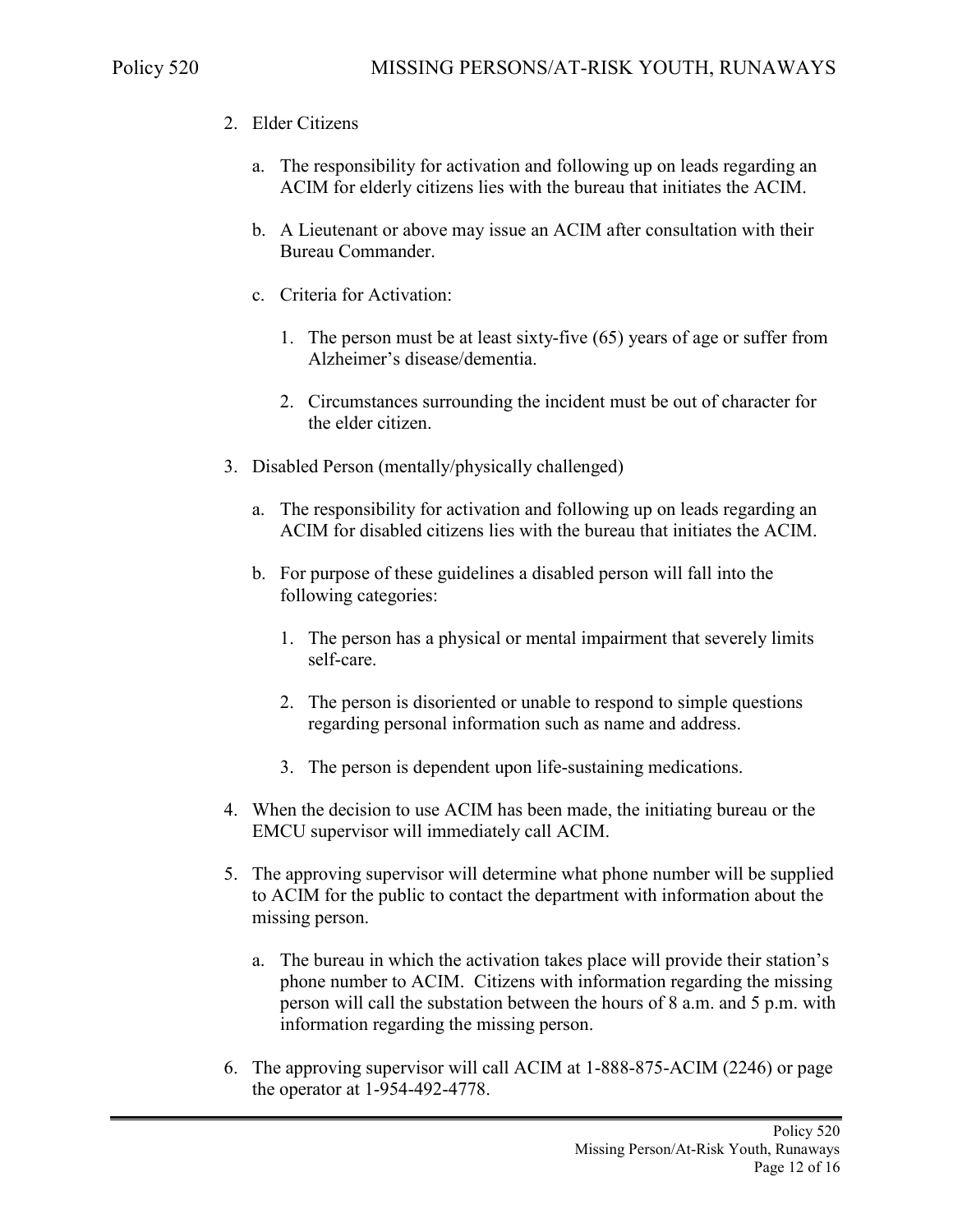- 7. Investigative information received from a citizen will be the responsibility of the Bureau Commander in the bureau where the ACIM was activated. The EMCU supervisor will utilize the missing child investigative protocol to handle all leads generated by the utilization of ACIM.
	- a. The approving supervisor will determine who will be responsible for collecting the leads and disseminating them to field officers for follow-up.
	- b. The approving supervisor will need to ensure resources are available to handle phone calls at the station as well as provide for timely follow-up of investigative leads.
- 8. At the conclusion of the ACIM activation, the Bureau Commander or designee or the EMCU supervisor responsible for the ACIM activation will provide feedback to the ACIM program.

### I. **Kansas Silver Alert Plan**

- 1. The Kansas Silver Alert Protocol is intended to assist law enforcement in locating certain missing person meeting the following criteria The Kansas Silver Alert Protocol does not limit law enforcement from the use of the same public notification resources in missing person cases not meeting these criteria. However, the term "Silver Alert" must not be used by law enforcement or the media in requesting public assistance in locating a missing adult unless the following three criteria are met:
	- a. Law enforcement has reason to believe the person reported missing is either
		- 1. Suffering from dementia, or
		- 2. Over the age of 65 and the person has a reported medical or mental condition that may threaten, or greatly reduce, their ability to make sound reasonable decisions and/or may diminish their ability to survive without assistance OR the person has been determined to be a risk to harm their self.
- 2. The person's whereabouts are unknown and the person is missing under circumstances not conforming to their normal routine or habits and may be in need of assistance or intervention.
	- a. Care should be taken to be reasonably certain the person reporting the missing person is not using the system to locate another for reasons other than to assure their safety. For example, some people may attempt to use the system to find an adult who has voluntarily and knowingly chosen to go elsewhere away from the complainant or a domestic abuser may use the system to attempt to find their spouse.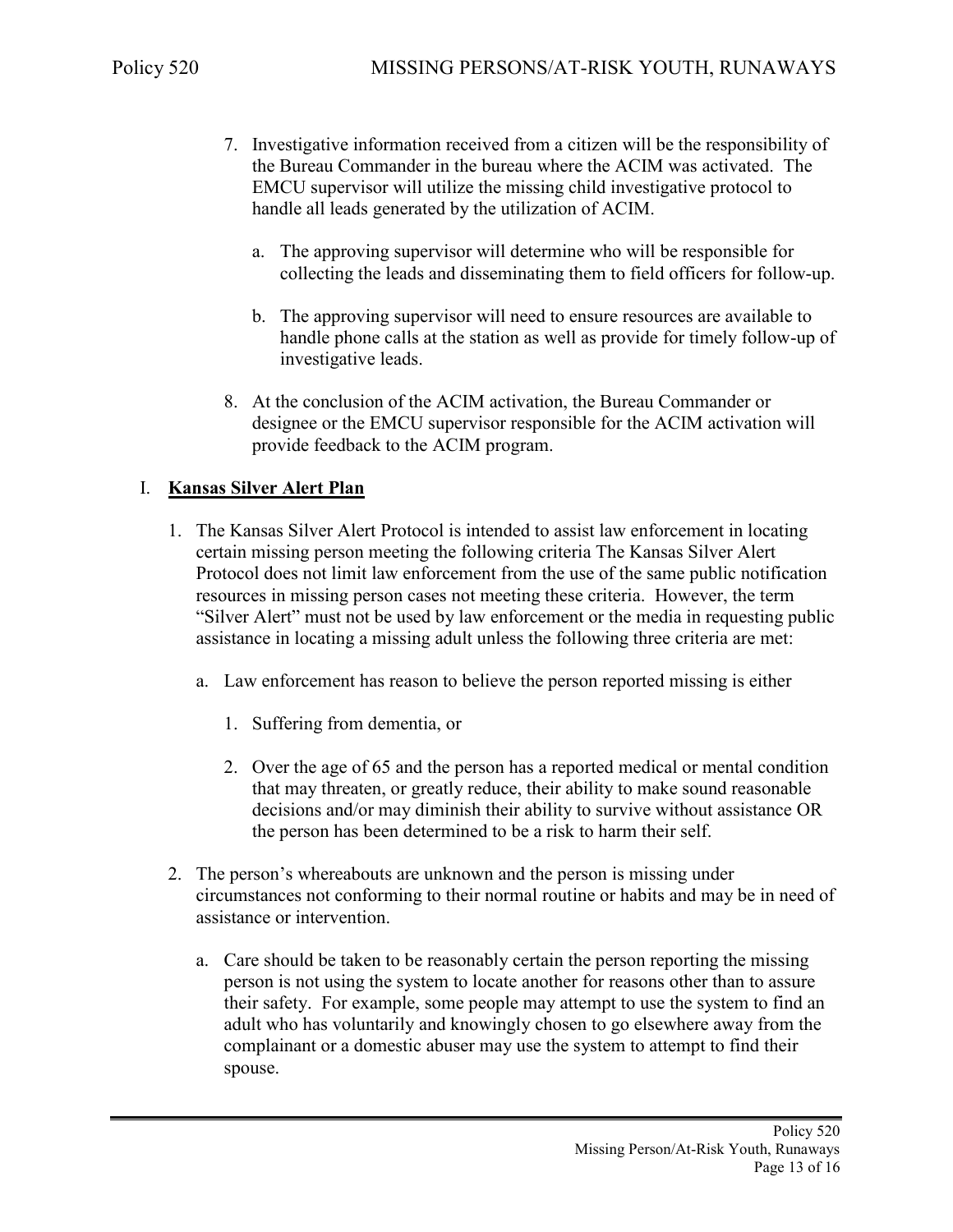- 3. The investigating officer determines it is appropriate to request public assistance in locating the individual.
	- a. Officer should be aware a missing adult has the right to self-determination and the missing person or their family may object to public release of medical or other personal information. The goal of law enforcement must be the safety of the missing person based on all known facts and existing circumstances and conditions.

#### **J. Activation and Implementation of a Kansas Silver Alert**

- 1. The activation and implementation of a Kansas Silver Alert is a decision based on the above criteria and is implemented locally. Any commissioned supervisor can activate a "Silver Alert" based on the criteria.
- 2. When a decision is made to issue a Silver Alert, it is the responsibility of the supervisor to make sure the media and the other resources are notified which may assist in locating the missing person. If information is known to reasonably indicate the missing person has left the local area of the report, the investigating officer/supervisor will need to determine what non-local resources are appropriate to make the necessary notifications. In the event a statewide search is necessary, the officer will notify KBI Communications at 1-785-296-8283.
- 3. Information provided will include:
	- a. Name and age of the missing person
	- b. Description of the individual
	- c. Description of vehicle and clothing
	- d. Last known location
	- e. Most recent picture of the missing person
	- f. Contact telephone number for the public to call with tips.
- 4. If a Silver Alert is issued, even at a local level, the incident must be immediately reported by law enforcement to the Office of The Attorney General
	- a. Phone: 1-800-828-9745
	- b. Fax: 1-785-296-7796
	- c. Email: [silveralert@ag.ks.gov](mailto:silveralert@ag.ks.gov)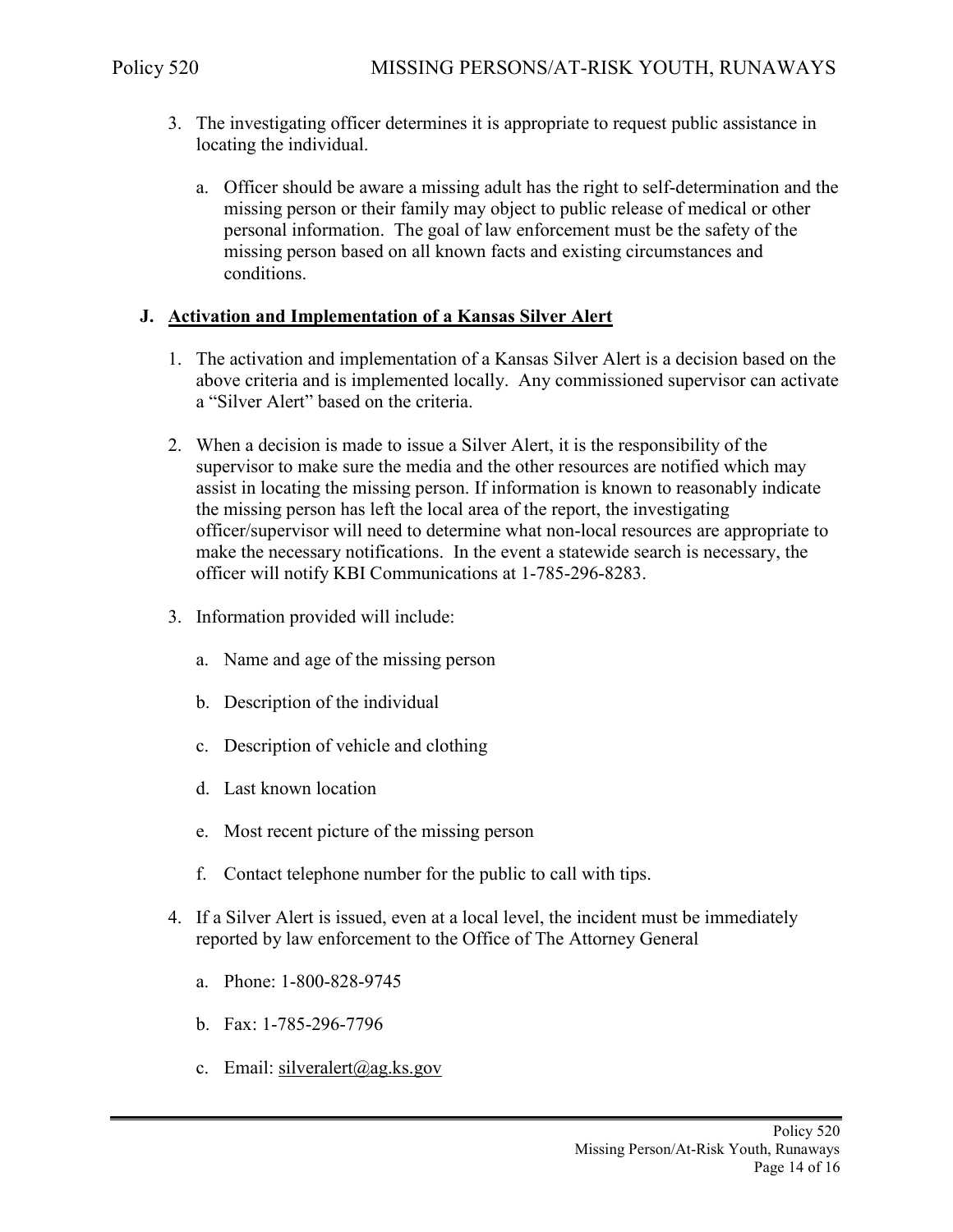5. It is the responsibility of the initiating agency to deactivate a Kansas Silver Alert as soon as possible after the missing person is located. This will include contacting the media and other public outlets required to assist and notifications to the Office of the Attorney General.

### K. **Attempt to Locate**

- 1. An Attempt to Locate (ATL) case shall be generated for reports where the missing individual is not a juvenile, elder citizen, or disabled person.
	- a. On all ATL cases, the officers should attempt to retrieve a recent photograph of the missing adult. This photograph can be either a hard copy photo attached to the KSOR or an electronic copy emailed directly to SPIDER at [WPD\\_SPIDER@wichita.gov](mailto:WPD_SPIDER@wichita.gov) with the case number.
	- b. All ATL cases will include a completed Missing Persons Form. The form can be found in the Document Center on the Police Secure site. This form must be signed by the reporting party; however, if the reporting party cannot sign the officer may sign instead.